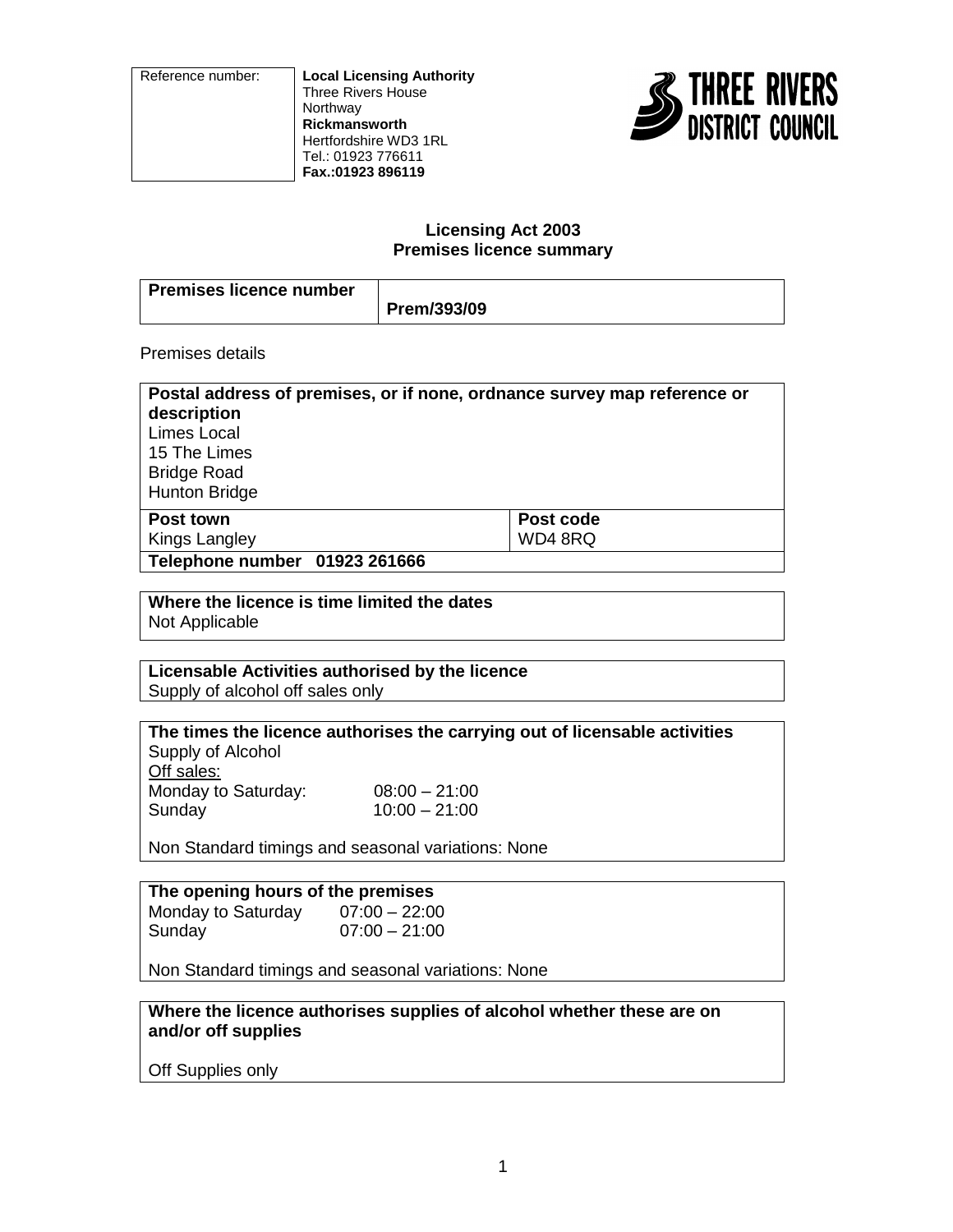**Name, (registered) address of holder of premises licence** Abinosh Ltd. Limes Local 15 The Limes Bridge Road Hunton Bridge **Watford Herts** WD4 8RQ

# **Registered number of holder, for example company number, charity number (where applicable)**

Company No. 10315317

#### **Name of designated premises supervisor where the premises licence authorises the supply of alcohol** Mrs Vigitha Naresh

**State whether access to the premises by children is restricted or prohibited Restricted**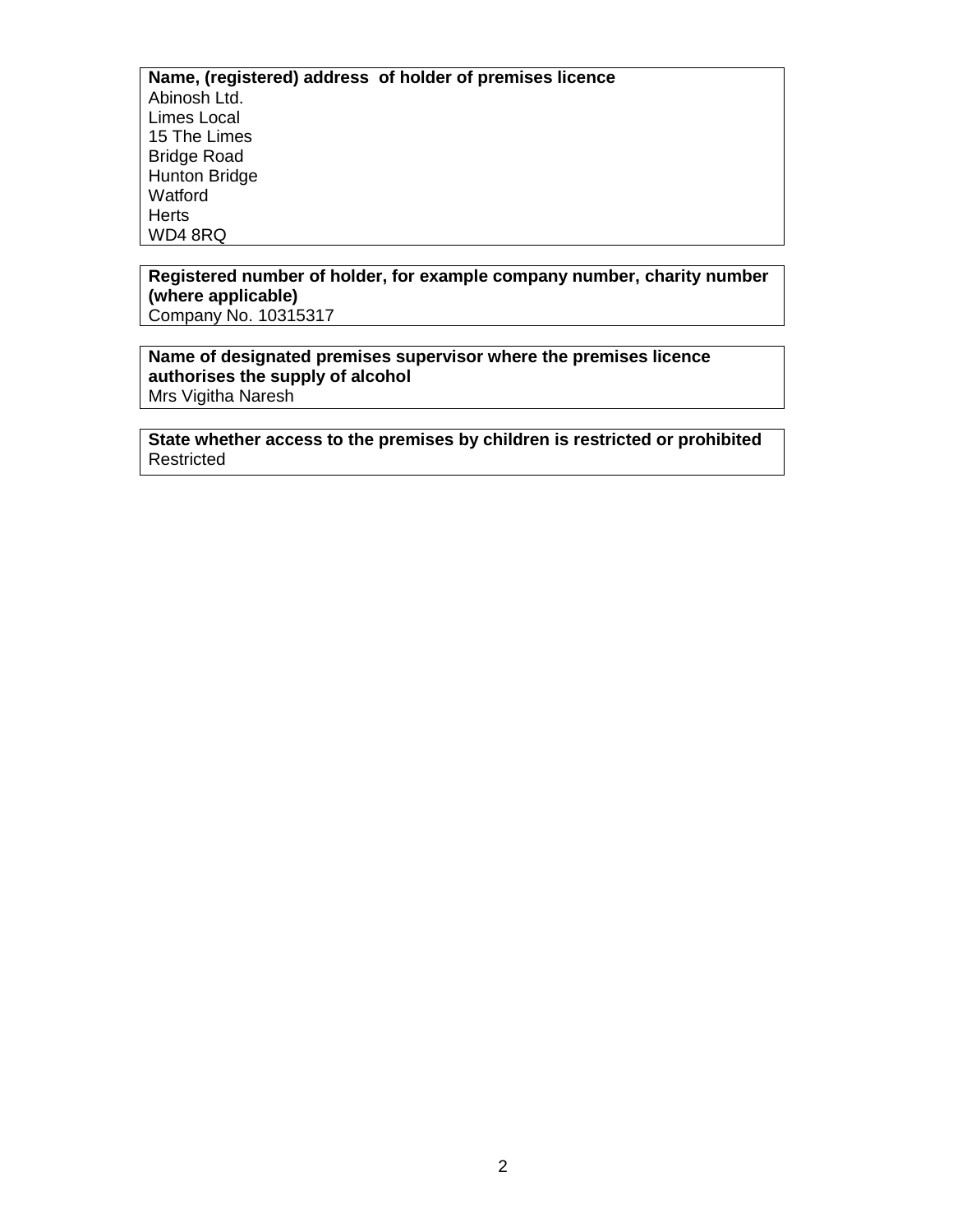**Reference number:** Local Licensing Authority Three Rivers House Northway Rickmansworth Hertfordshire WD3 1RL Tel.: 01923 776611 Fax.:01923 896119



# **Licensing Act 2003 Premises licence**

# **Premises licence number: Prem/393/09**

# **Part 1 – Premises details**

| Postal address of premises, or if none, ordnance survey map reference or description |               |           |         |  |
|--------------------------------------------------------------------------------------|---------------|-----------|---------|--|
| Limes Local.                                                                         |               |           |         |  |
| 15 The Limes                                                                         |               |           |         |  |
| <b>Bridge Road</b>                                                                   |               |           |         |  |
| <b>Hunton Bridge</b>                                                                 |               |           |         |  |
| Post town                                                                            | Kings Langley | Post code | WD4 8RQ |  |
| Telephone number                                                                     | 01923 261666  |           |         |  |

**Where the licence is time limited the dates** Not Applicable

# **Licensable activities authorised by the licence**

Supply of alcohol off sales only.

# **The times the licence authorises the carrying out of licensable activities**

Supply of Alcohol Off sales: Monday to Saturday: 08:00 - 21:00 Sunday 10:00 – 21:00

Non Standard timings and seasonal variations: None

# **The opening hours of the premises**

Monday to Saturday:  $07:00 - 22:00$ Sunday 07:00 – 21:00

Non Standard timings and seasonal variations: None

**Where the licence authorises supplies of alcohol whether these are on and/or off supplies** Off Supplies only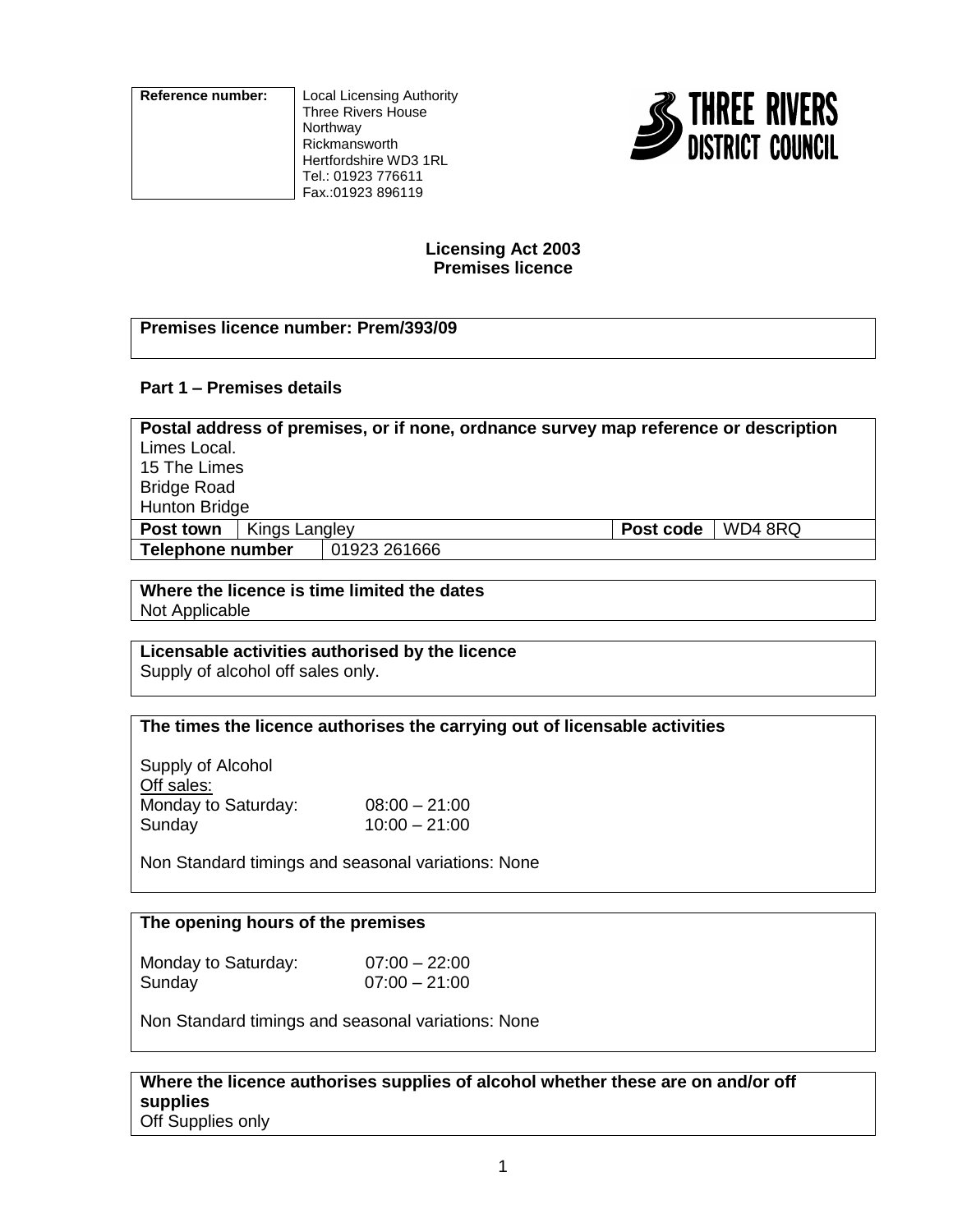# **Part 2**

**Name, (registered) address, telephone number and e-mail (where relevant) of holder of premises licence** Abinosh Ltd. Limes Local 15 The Limes Bridge Road Hunton Bridge Watford **Herts** WD4 8RQ

#### **Registered number of holder, for example company number, charity number (where applicable)** Company No. 10315317

**Name, address and telephone number of designated premises supervisor where the premises licence authorises the supply of alcohol**

Mrs Vigitha Naresh



**Personal licence number and issuing authority of personal licence held by designated premises supervisor where the premises licence authorises the supply of alcohol** Personal Licence No. 10/00987/LAPER; issued by Watford Borough Council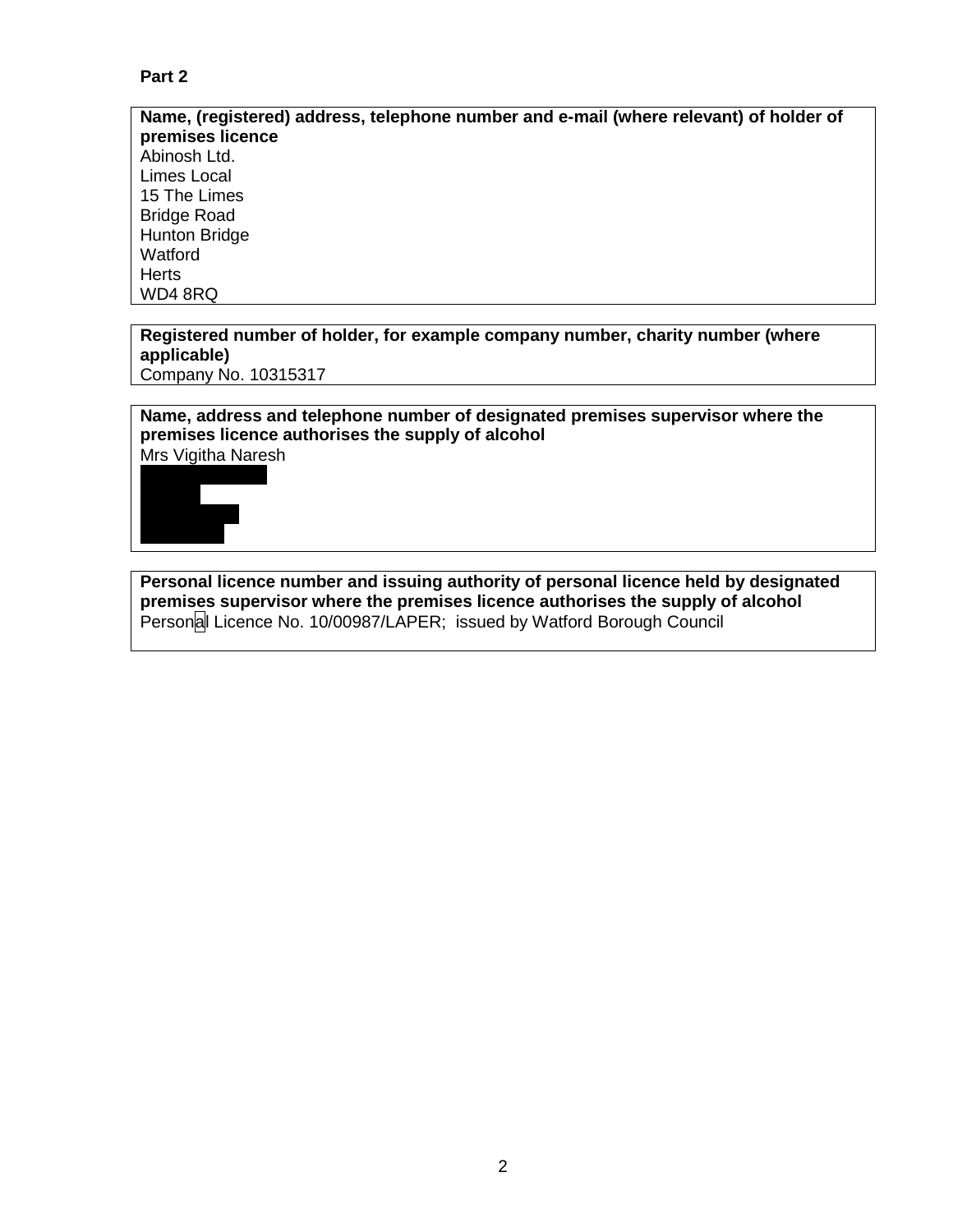#### **Annex 1 - Mandatory conditions**

- 1. No supply of alcohol may be made under the premises licence:
	- (a) at a time when there is no designated premises supervisor in respect of the premises licence, or
	- (b) at a time when the designated premises supervisor does not hold a personal licence or his personal licence is suspended.
- 2. Every supply of alcohol under the premises licence must be made or authorised by a person who holds a personal licence.
- 3. (1) The premises licence holder shall ensure that an age verification policy applies to the premises in relation to the sale or supply of alcohol.

(2) The policy must require individuals who appear to the responsible person to be under 18 years of age (or such older age as may be specified in the policy) to produce on request, before being served alcohol, identification bearing their photograph, date of birth and a holographic mark.

- 4. A relevant person shall ensure that no alcohol is sold or supplied for consumption on or off the premises for a price which is less than the permitted price.
- 5. For the purposes of the condition set out in paragraph 4
	- (a) "duty" is to be construed in accordance with the Alcoholic Liquor Duties Act 1979;
	- (b) "permitted price" is the price found by applying the formula —

 $P=D+(DxV)$ 

- where
	- (i) P is the permitted price,
	- (ii) D is the amount of duty chargeable in relation to the alcohol as if the duty were charged on the date of the sale or supply of the alcohol, and
	- (iii) V is the rate of value added tax chargeable in relation to the alcohol as if the VAT were charged on the date of the sale or supply of the alcohol;
- (c) "relevant person" means, in relation to premises in respect of which there is in force a premises licence —
	- (i) the holder of the premises licence,
	- (ii) the designated premises supervisor (if any) in respect of such a licence,or
	- (iii) the personal licence holder who makes or authorises a supply of alcohol under such a licence;
- (d) "relevant person" means, in relation to premises in respect of which there is in force a club premises certificate, any member or officer of the club present on the premises in a capacity which enables the member or officer to prevent the supply in question; and
- (e) "value added tax" (VAT) means value added tax charged in accordance with the Value Added Tax Act 1994.
- 6. Where the permitted price given by sub-paragraph (b) of paragraph 5 would (apart from this paragraph) not be a whole number of pennies, the price given by that sub-paragraph shall be taken to be the price actually given by that sub-paragraph rounded up to the nearest penny.
- 7. (1) Sub-paragraph (2) applies where the permitted price given by sub-paragraph (b) of paragraph 5 on a day ("the first day") would be different from the permitted price on the next day ("the second day") as a result of a change to the rate of duty or VAT. (2) The permitted price which would apply on the first day applies to sales or supplies of alcohol which take place before the expiry of the period of 14 days beginning on the second day.
- 8. If at specified times one or more individuals must be at the premises to carry out a security activity each such individual must be licensed by the Security Industry Authority.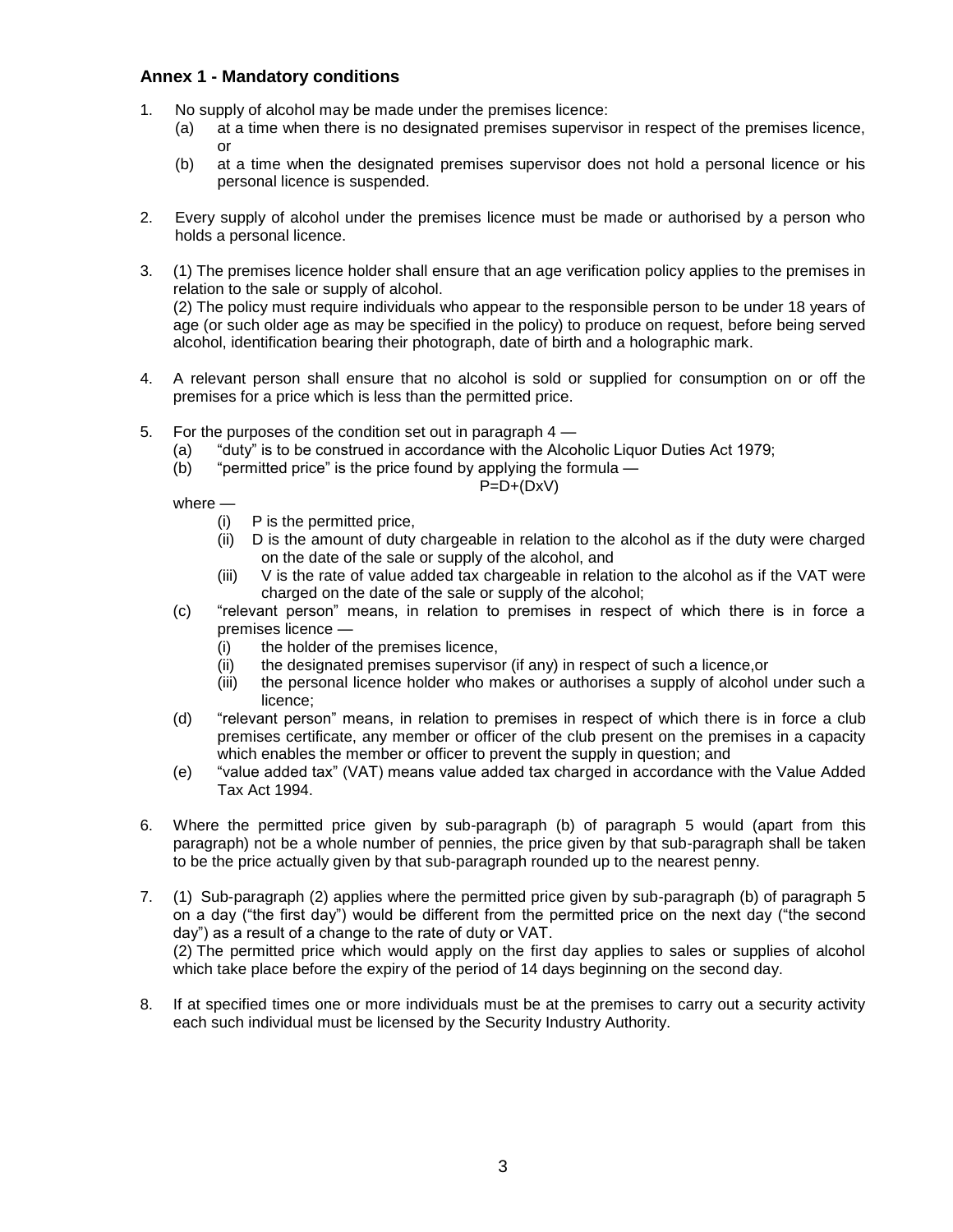# **Annex 2 - Conditions consistent with the Operating Schedule**

# **a) General – all four licensing objectives (b,c,d,e)**

- I.D. will be required for anyone who appears to be under 21 years of age.
- Anyone involved in proxy sales for underage persons will be reported to the Police and barred from the shop.
- All staff will undergo regular training in sales of alcohol and maintenance of the refusals register.

# **b) The prevention of crime and disorder**

- Anyone who appears to be drunk will not be served.
- I.D. will be required for anyone who appears to be under 21 years of age.
- The only forms of I.D. acceptable will be; a driving licence, passport or other legal identity card.
- A record of all refusals will be kept in a refusal book.
- Any Police Officer on duty will not be served at the premises.

# **c) Public safety**

- Any poster provided by the local authority or Police relating to alcohol sales, will be displayed in a prominent position.
- The premises licence holder will liaise regularly with the local police as required and undertake any recommendations given by them.

# **d) The prevention of public nuisance**

- The premises licence holder will check the premises for any unreasonable noises or smells.
- The premises licence holder will implement regular refuse collections and keep the outside of the premises tidy.

# **e) The protection of children from harm**

- I.D. will be required for anyone who appears to be under 21 years of age.
- Anyone involved in proxy sales for underage persons will be reported to the Police and barred from the shop.
- All staff will undergo regular training in sales of alcohol and maintenance of the refusals register.

# **Annex 3 - Conditions attached after a hearing by the licensing authority**

Not applicable